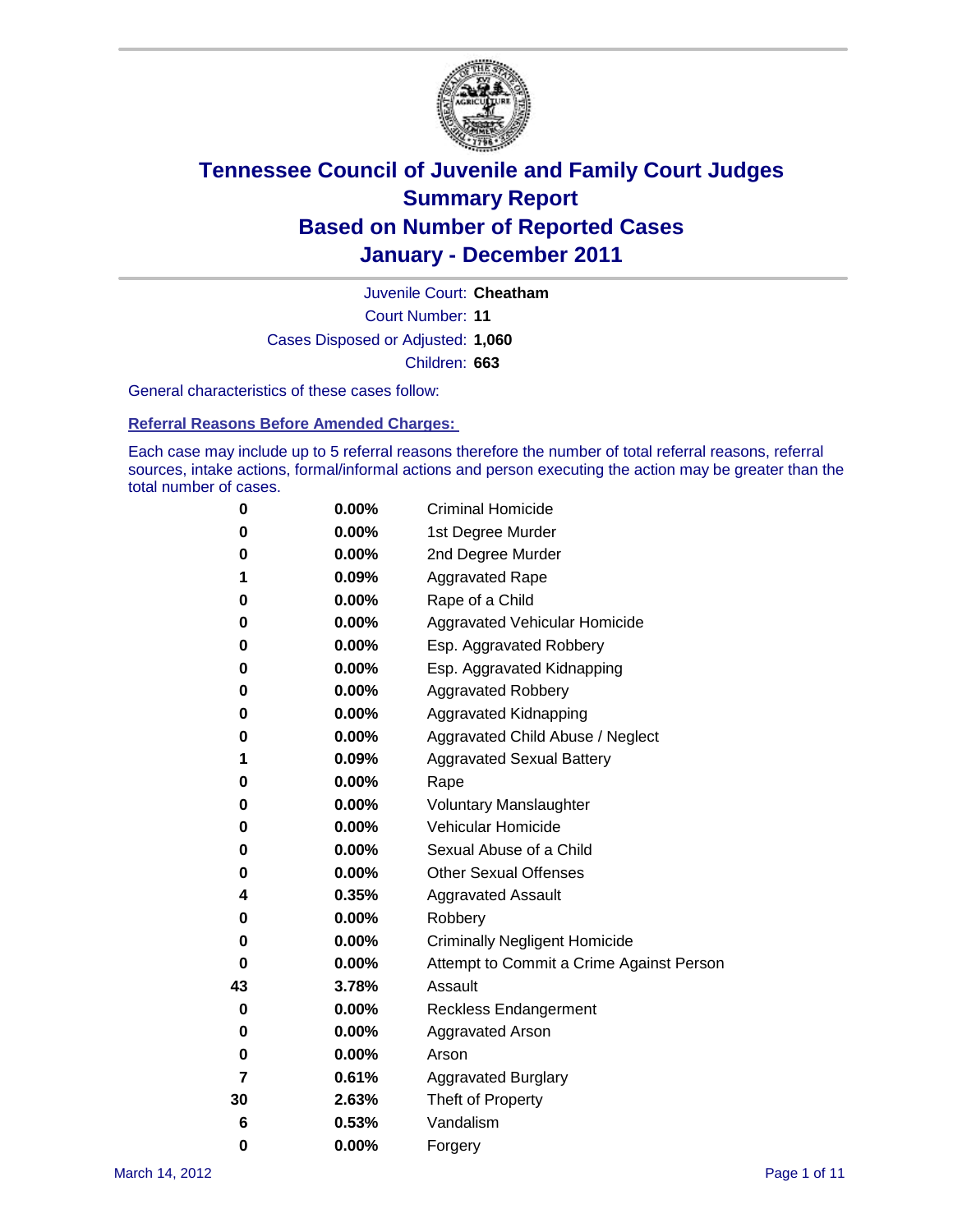

Court Number: **11** Juvenile Court: **Cheatham** Cases Disposed or Adjusted: **1,060** Children: **663**

#### **Referral Reasons Before Amended Charges:**

Each case may include up to 5 referral reasons therefore the number of total referral reasons, referral sources, intake actions, formal/informal actions and person executing the action may be greater than the total number of cases.

| $\pmb{0}$    | 0.00%    | <b>Worthless Checks</b>                                     |
|--------------|----------|-------------------------------------------------------------|
| 2            | 0.18%    | Illegal Possession / Fraudulent Use of Credit / Debit Cards |
| 3            | 0.26%    | <b>Burglary</b>                                             |
| $\mathbf{2}$ | 0.18%    | Unauthorized Use of a Vehicle                               |
| 0            | $0.00\%$ | <b>Cruelty to Animals</b>                                   |
| $\bf{0}$     | $0.00\%$ | Sale of Controlled Substances                               |
| 31           | 2.72%    | <b>Other Drug Offenses</b>                                  |
| 1            | 0.09%    | Possession of Controlled Substances                         |
| 0            | $0.00\%$ | <b>Criminal Attempt</b>                                     |
| 4            | 0.35%    | Carrying Weapons on School Property                         |
| $\mathbf 2$  | 0.18%    | Unlawful Carrying / Possession of a Weapon                  |
| 3            | 0.26%    | <b>Evading Arrest</b>                                       |
| 1            | 0.09%    | Escape                                                      |
| 4            | 0.35%    | Driving Under Influence (DUI)                               |
| 14           | 1.23%    | Possession / Consumption of Alcohol                         |
| 5            | 0.44%    | Resisting Stop, Frisk, Halt, Arrest or Search               |
| 0            | $0.00\%$ | <b>Aggravated Criminal Trespass</b>                         |
| $\mathbf 2$  | 0.18%    | Harassment                                                  |
| 0            | 0.00%    | Failure to Appear                                           |
| 4            | 0.35%    | Filing a False Police Report                                |
| $\mathbf{2}$ | 0.18%    | Criminal Impersonation                                      |
| 11           | 0.97%    | <b>Disorderly Conduct</b>                                   |
| 1            | 0.09%    | <b>Criminal Trespass</b>                                    |
| 0            | $0.00\%$ | Public Intoxication                                         |
| 0            | $0.00\%$ | Gambling                                                    |
| 134          | 11.76%   | <b>Traffic</b>                                              |
| 1            | 0.09%    | Local Ordinances                                            |
| 0            | $0.00\%$ | Violation of Wildlife Regulations                           |
| $\mathbf{2}$ | 0.18%    | Contempt of Court                                           |
| 25           | 2.19%    | Violation of Probation                                      |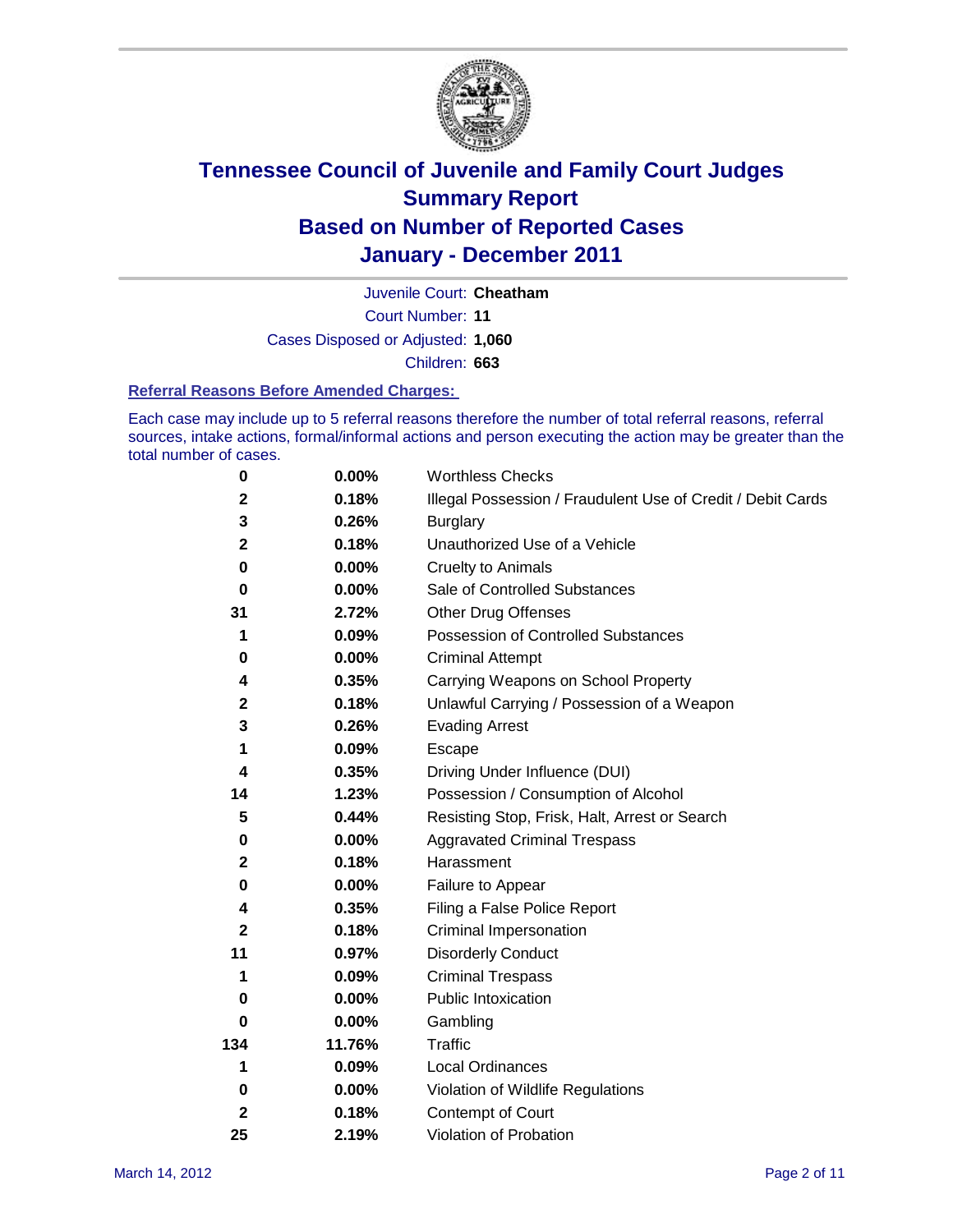

Court Number: **11** Juvenile Court: **Cheatham** Cases Disposed or Adjusted: **1,060** Children: **663**

#### **Referral Reasons Before Amended Charges:**

Each case may include up to 5 referral reasons therefore the number of total referral reasons, referral sources, intake actions, formal/informal actions and person executing the action may be greater than the total number of cases.

| 6        | 0.53%    | Violation of Aftercare                 |
|----------|----------|----------------------------------------|
| 13       | 1.14%    | <b>Unruly Behavior</b>                 |
| 71       | 6.23%    | Truancy                                |
| 24       | 2.11%    | In-State Runaway                       |
| 0        | $0.00\%$ | Out-of-State Runaway                   |
| 62       | 5.44%    | Possession of Tobacco Products         |
| 0        | $0.00\%$ | Violation of a Valid Court Order       |
| 5        | 0.44%    | Violation of Curfew                    |
| 0        | $0.00\%$ | Sexually Abused Child                  |
| $\bf{0}$ | $0.00\%$ | <b>Physically Abused Child</b>         |
| 148      | 12.99%   | Dependency / Neglect                   |
| 3        | 0.26%    | <b>Termination of Parental Rights</b>  |
| 0        | $0.00\%$ | <b>Violation of Pretrial Diversion</b> |
| $\bf{0}$ | 0.00%    | Violation of Informal Adjustment       |
| 378      | 33.19%   | <b>Judicial Review</b>                 |
| 0        | $0.00\%$ | <b>Administrative Review</b>           |
| 0        | $0.00\%$ | <b>Foster Care Review</b>              |
| 34       | 2.99%    | Custody                                |
| 6        | 0.53%    | Visitation                             |
| 5        | 0.44%    | Paternity / Legitimation               |
| 0        | $0.00\%$ | <b>Child Support</b>                   |
| 0        | $0.00\%$ | <b>Request for Medical Treatment</b>   |
| 0        | 0.00%    | <b>Consent to Marry</b>                |
| 38       | 3.34%    | Other                                  |
| 1,139    | 100.00%  | <b>Total Referrals</b>                 |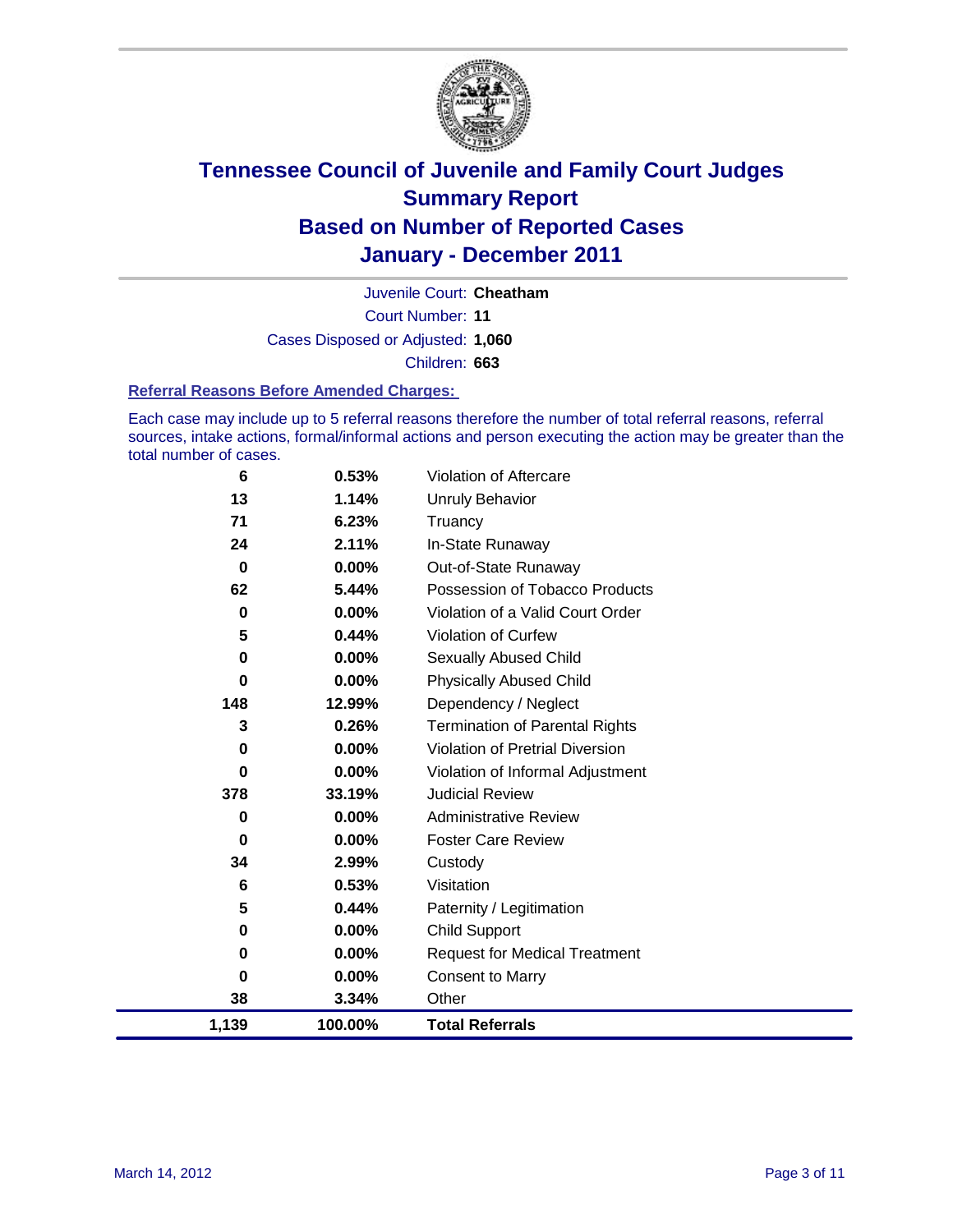

| Juvenile Court: Cheatham          |                            |                                   |  |  |  |
|-----------------------------------|----------------------------|-----------------------------------|--|--|--|
|                                   | <b>Court Number: 11</b>    |                                   |  |  |  |
| Cases Disposed or Adjusted: 1,060 |                            |                                   |  |  |  |
|                                   | Children: 663              |                                   |  |  |  |
|                                   | <b>Referral Sources: 1</b> |                                   |  |  |  |
| 343                               | 30.11%                     | Law Enforcement                   |  |  |  |
| 120                               | 10.54%                     | Parents                           |  |  |  |
| 104                               | 9.13%                      | <b>Relatives</b>                  |  |  |  |
| 0                                 | 0.00%                      | Self                              |  |  |  |
| 154                               | 13.52%                     | School                            |  |  |  |
| $\mathbf{2}$                      | 0.18%                      | <b>CSA</b>                        |  |  |  |
| 268                               | 23.53%                     | <b>DCS</b>                        |  |  |  |
| 0                                 | 0.00%                      | <b>Other State Department</b>     |  |  |  |
| 0                                 | 0.00%                      | <b>District Attorney's Office</b> |  |  |  |
| 75                                | 6.58%                      | <b>Court Staff</b>                |  |  |  |
| 0                                 | 0.00%                      | Social Agency                     |  |  |  |
| 0                                 | 0.00%                      | <b>Other Court</b>                |  |  |  |
| 9                                 | 0.79%                      | Victim                            |  |  |  |
| 7                                 | 0.61%                      | Child & Parent                    |  |  |  |
| 0                                 | 0.00%                      | Hospital                          |  |  |  |
| $\bf{0}$                          | 0.00%                      | Unknown                           |  |  |  |
| 57                                | 5.00%                      | Other                             |  |  |  |
| 1,139                             | 100.00%                    | <b>Total Referral Sources</b>     |  |  |  |

### **Age of Child at Referral: 2**

| 663      | 100.00% | <b>Total Child Count</b> |  |
|----------|---------|--------------------------|--|
| $\bf{0}$ | 0.00%   | <b>Unknown</b>           |  |
| 1        | 0.15%   | Ages 19 and Over         |  |
| 154      | 23.23%  | Ages 17 through 18       |  |
| 171      | 25.79%  | Ages 15 through 16       |  |
| 94       | 14.18%  | Ages 13 through 14       |  |
| 57       | 8.60%   | Ages 11 through 12       |  |
| 186      | 28.05%  | Ages 10 and Under        |  |
|          |         |                          |  |

<sup>1</sup> If different than number of Referral Reasons (1139), verify accuracy of your court's data.

<sup>2</sup> One child could be counted in multiple categories, verify accuracy of your court's data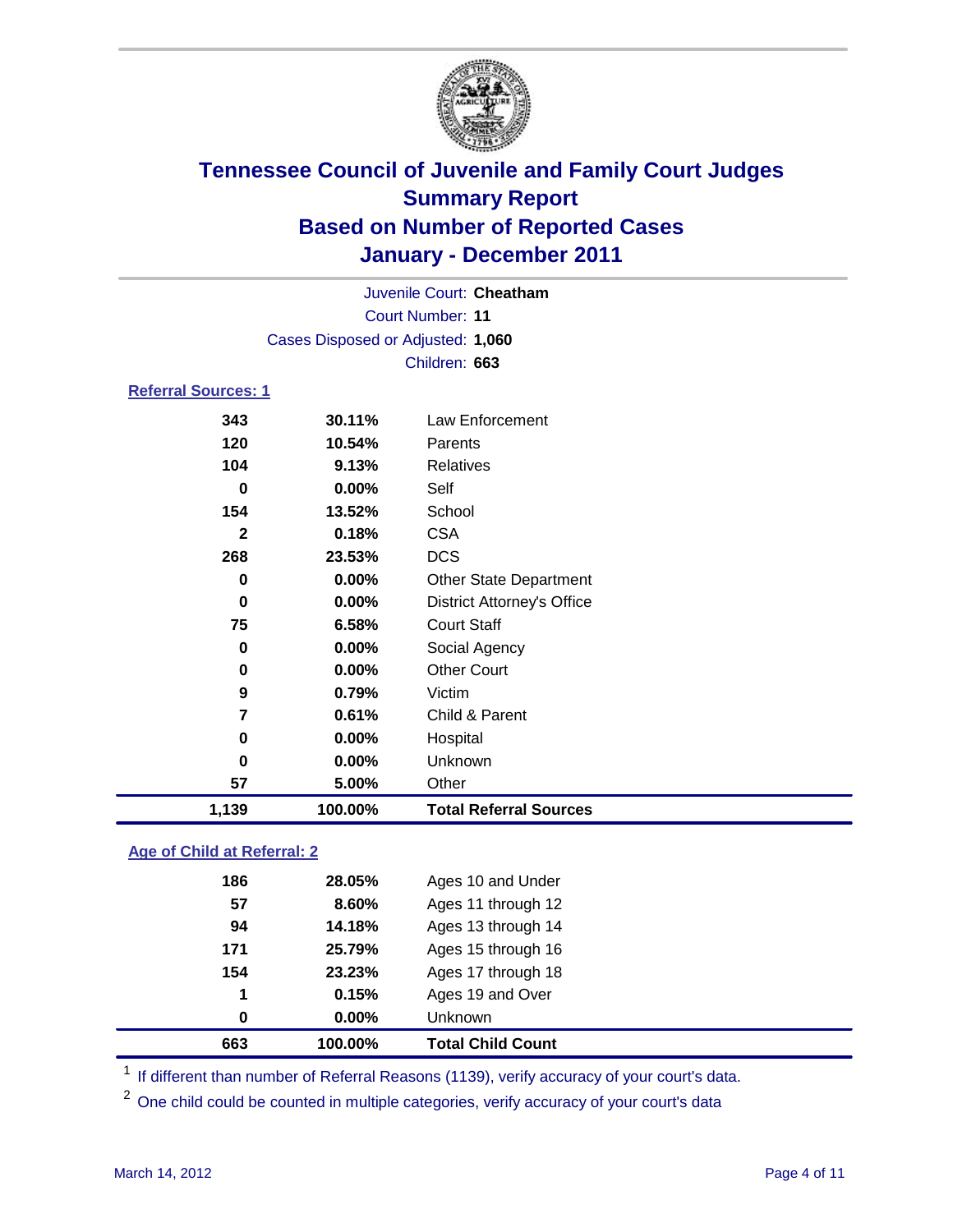

| Juvenile Court: Cheatham                |                                   |                          |  |  |
|-----------------------------------------|-----------------------------------|--------------------------|--|--|
|                                         | <b>Court Number: 11</b>           |                          |  |  |
|                                         | Cases Disposed or Adjusted: 1,060 |                          |  |  |
|                                         |                                   | Children: 663            |  |  |
| Sex of Child: 1                         |                                   |                          |  |  |
| 396                                     | 59.73%                            | Male                     |  |  |
| 265                                     | 39.97%                            | Female                   |  |  |
| $\mathbf{2}$                            | 0.30%                             | Unknown                  |  |  |
| 663                                     | 100.00%                           | <b>Total Child Count</b> |  |  |
| Race of Child: 1                        |                                   |                          |  |  |
| 569                                     | 85.82%                            | White                    |  |  |
| 17                                      | 2.56%                             | African American         |  |  |
| 1                                       | 0.15%                             | Native American          |  |  |
| 1                                       | 0.15%                             | Asian                    |  |  |
| 9                                       | 1.36%                             | Mixed                    |  |  |
| 66                                      | 9.95%                             | Unknown                  |  |  |
| 663                                     | 100.00%                           | <b>Total Child Count</b> |  |  |
| <b>Hispanic Origin: 1</b>               |                                   |                          |  |  |
| 14                                      | 2.11%                             | Yes                      |  |  |
| 584                                     | 88.08%                            | No                       |  |  |
| 65                                      | 9.80%                             | Unknown                  |  |  |
| 663                                     | 100.00%                           | <b>Total Child Count</b> |  |  |
| <b>School Enrollment of Children: 1</b> |                                   |                          |  |  |
| 496                                     | 74.81%                            | Yes                      |  |  |
| 97                                      | 14.63%                            | No                       |  |  |
| 70                                      | 10.56%                            | Unknown                  |  |  |
| 663                                     | 100.00%                           | <b>Total Child Count</b> |  |  |

One child could be counted in multiple categories, verify accuracy of your court's data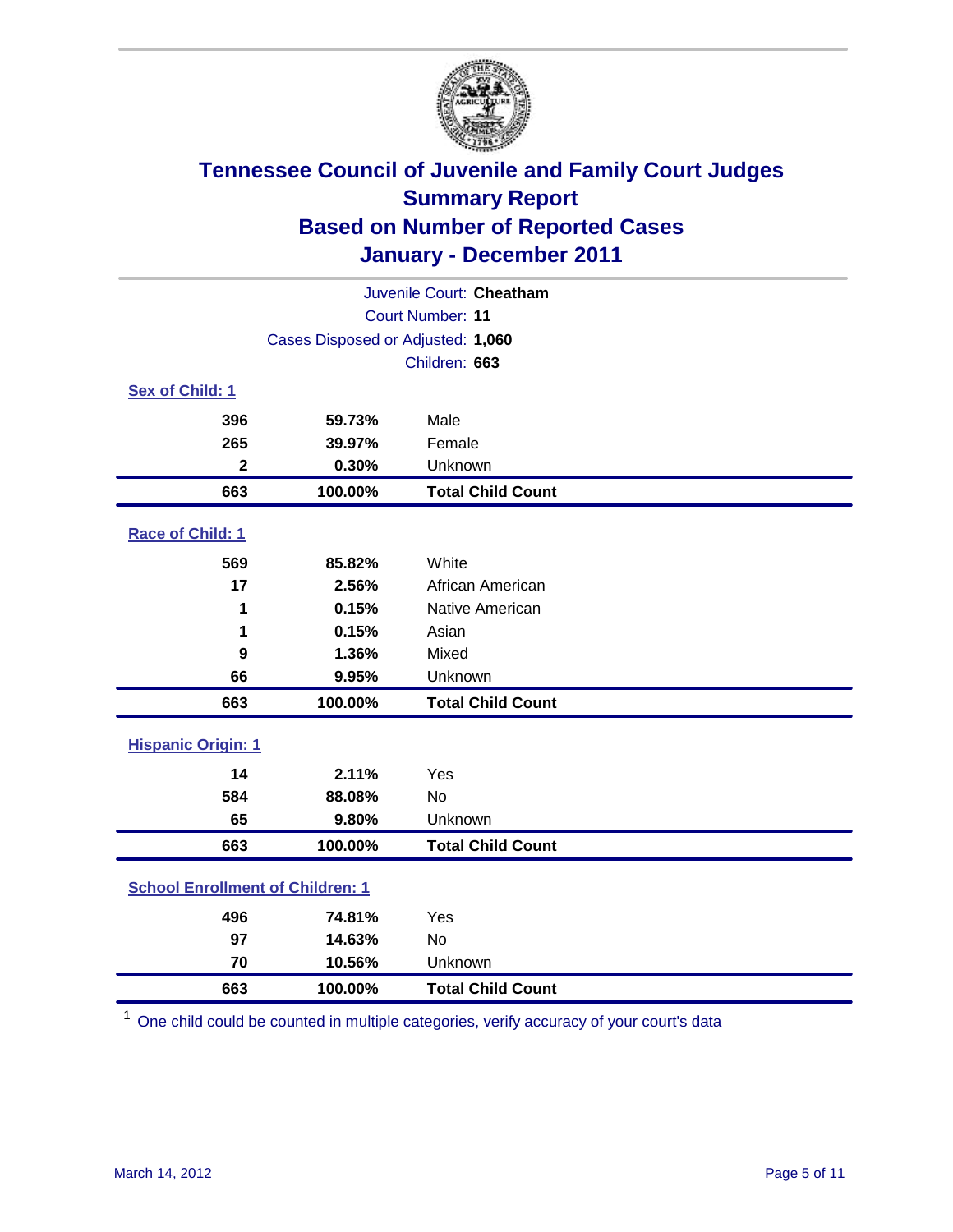

Court Number: **11** Juvenile Court: **Cheatham** Cases Disposed or Adjusted: **1,060** Children: **663**

### **Living Arrangement of Child at Time of Referral: 1**

| 23  | 3.47%    | Other                        |
|-----|----------|------------------------------|
| 36  | 5.43%    | Unknown                      |
| 0   | $0.00\%$ | Independent                  |
| 0   | $0.00\%$ | In an Institution            |
| 1   | 0.15%    | In a Residential Center      |
| 3   | 0.45%    | In a Group Home              |
| 26  | 3.92%    | With Foster Family           |
| 3   | 0.45%    | With Adoptive Parents        |
| 158 | 23.83%   | <b>With Relatives</b>        |
| 64  | 9.65%    | With Father                  |
| 175 | 26.40%   | With Mother                  |
| 33  | 4.98%    | With Mother and Stepfather   |
| 15  | 2.26%    | With Father and Stepmother   |
| 126 | 19.00%   | With Both Biological Parents |
|     |          |                              |

#### **Type of Detention: 2**

| 1,060    | 100.00%  | <b>Total Detention Count</b> |
|----------|----------|------------------------------|
| $\bf{0}$ | $0.00\%$ | Other                        |
| 1,059    | 99.91%   | Does Not Apply               |
| 0        | $0.00\%$ | <b>Unknown</b>               |
| 0        | $0.00\%$ | <b>Psychiatric Hospital</b>  |
| 0        | 0.00%    | Jail - No Separation         |
| 0        | $0.00\%$ | Jail - Partial Separation    |
| 0        | 0.00%    | Jail - Complete Separation   |
| 1        | 0.09%    | Juvenile Detention Facility  |
| 0        | $0.00\%$ | Non-Secure Placement         |
|          |          |                              |

<sup>1</sup> One child could be counted in multiple categories, verify accuracy of your court's data

<sup>2</sup> If different than number of Cases (1060) verify accuracy of your court's data.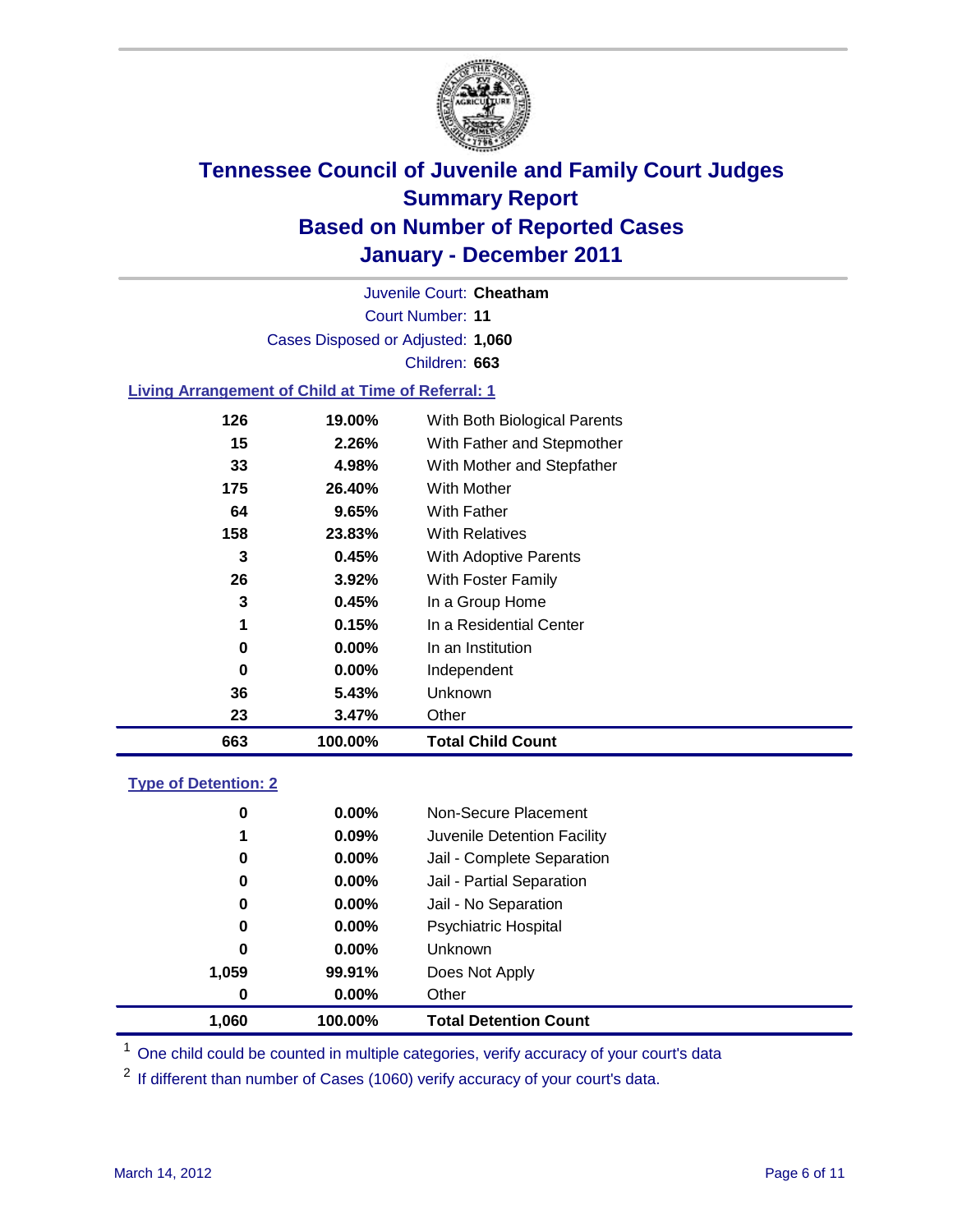

|                                                    | Juvenile Court: Cheatham          |                                      |  |  |  |
|----------------------------------------------------|-----------------------------------|--------------------------------------|--|--|--|
|                                                    | Court Number: 11                  |                                      |  |  |  |
|                                                    | Cases Disposed or Adjusted: 1,060 |                                      |  |  |  |
|                                                    |                                   | Children: 663                        |  |  |  |
| <b>Placement After Secure Detention Hearing: 1</b> |                                   |                                      |  |  |  |
| 0                                                  | 0.00%                             | Returned to Prior Living Arrangement |  |  |  |
| 1                                                  | 0.09%                             | Juvenile Detention Facility          |  |  |  |
| 0                                                  | 0.00%                             | Jail                                 |  |  |  |
| 0                                                  | 0.00%                             | Shelter / Group Home                 |  |  |  |
| 0                                                  | 0.00%                             | <b>Foster Family Home</b>            |  |  |  |
| 0                                                  | 0.00%                             | Psychiatric Hospital                 |  |  |  |
| 0                                                  | 0.00%                             | Unknown                              |  |  |  |
| 1,059                                              | 99.91%                            | Does Not Apply                       |  |  |  |
| 0                                                  | 0.00%                             | Other                                |  |  |  |
| 1,060                                              | 100.00%                           | <b>Total Placement Count</b>         |  |  |  |
|                                                    |                                   |                                      |  |  |  |
| <b>Intake Actions: 2</b>                           |                                   |                                      |  |  |  |
| 575                                                | 50.48%                            | <b>Petition Filed</b>                |  |  |  |
| 84                                                 | 7.37%                             | <b>Motion Filed</b>                  |  |  |  |
| 185                                                | 16.24%                            | <b>Citation Processed</b>            |  |  |  |
| 1                                                  | 0.09%                             | Notification of Paternity Processed  |  |  |  |
| 293                                                | 25.72%                            | Scheduling of Judicial Review        |  |  |  |
| 1                                                  | 0.09%                             | Scheduling of Administrative Review  |  |  |  |
| 0                                                  | 0.00%                             | Scheduling of Foster Care Review     |  |  |  |
| 0                                                  | 0.00%                             | <b>Unknown</b>                       |  |  |  |
| 0                                                  | 0.00%                             | Does Not Apply                       |  |  |  |
| 0                                                  | 0.00%                             | Other                                |  |  |  |
| 1,139                                              | 100.00%                           | <b>Total Intake Count</b>            |  |  |  |

<sup>1</sup> If different than number of Cases (1060) verify accuracy of your court's data.

<sup>2</sup> If different than number of Referral Reasons (1139), verify accuracy of your court's data.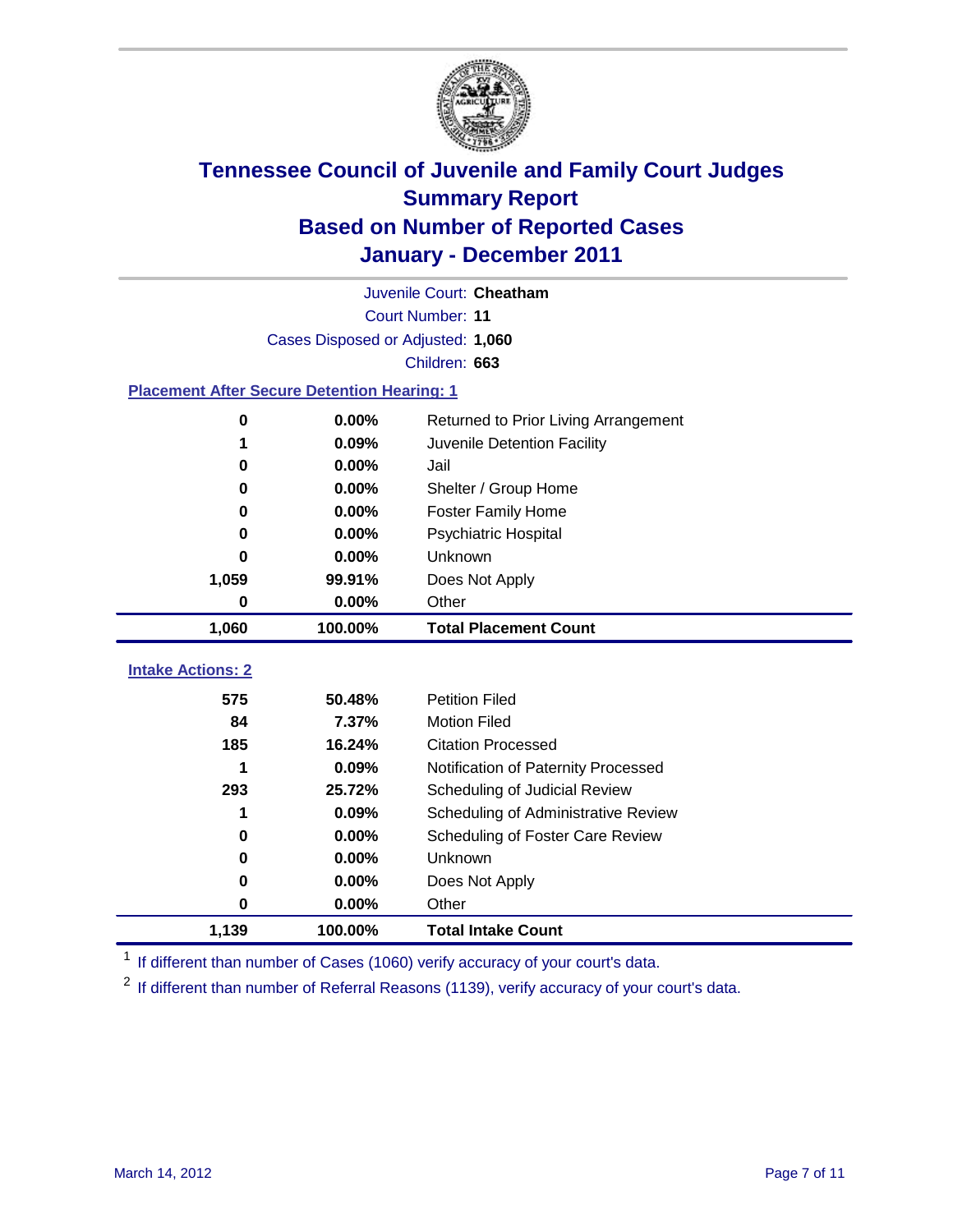

Court Number: **11** Juvenile Court: **Cheatham** Cases Disposed or Adjusted: **1,060** Children: **663**

### **Last Grade Completed by Child: 1**

| 81                                      | 12.22%  | Too Young for School         |  |
|-----------------------------------------|---------|------------------------------|--|
| 7                                       | 1.06%   | Preschool                    |  |
| 19                                      | 2.87%   | Kindergarten                 |  |
| 11                                      | 1.66%   | 1st Grade                    |  |
| 4                                       | 0.60%   | 2nd Grade                    |  |
| 13                                      | 1.96%   | 3rd Grade                    |  |
| 8                                       | 1.21%   | 4th Grade                    |  |
| 14                                      | 2.11%   | 5th Grade                    |  |
| 32                                      | 4.83%   | 6th Grade                    |  |
| 31                                      | 4.68%   | 7th Grade                    |  |
| 51                                      | 7.69%   | 8th Grade                    |  |
| 60                                      | 9.05%   | 9th Grade                    |  |
| 83                                      | 12.52%  | 10th Grade                   |  |
| 82                                      | 12.37%  | 11th Grade                   |  |
| 10                                      | 1.51%   | 12th Grade                   |  |
| $\bf{0}$                                | 0.00%   | Non-Graded Special Ed        |  |
| 1                                       | 0.15%   | <b>GED</b>                   |  |
| 0                                       | 0.00%   | Graduated                    |  |
| $\bf{0}$                                | 0.00%   | <b>Never Attended School</b> |  |
| 156                                     | 23.53%  | Unknown                      |  |
| $\bf{0}$                                | 0.00%   | Other                        |  |
| 663                                     | 100.00% | <b>Total Child Count</b>     |  |
| <b>Enrolled in Special Education: 1</b> |         |                              |  |

| 663                                       | 100.00% | <b>Total Child Count</b> |  |
|-------------------------------------------|---------|--------------------------|--|
| 261                                       | 39.37%  | <b>Unknown</b>           |  |
| 374                                       | 56.41%  | No                       |  |
| 28                                        | 4.22%   | Yes                      |  |
| <u>Einvilled in Opcolar Eugeneinen. I</u> |         |                          |  |

One child could be counted in multiple categories, verify accuracy of your court's data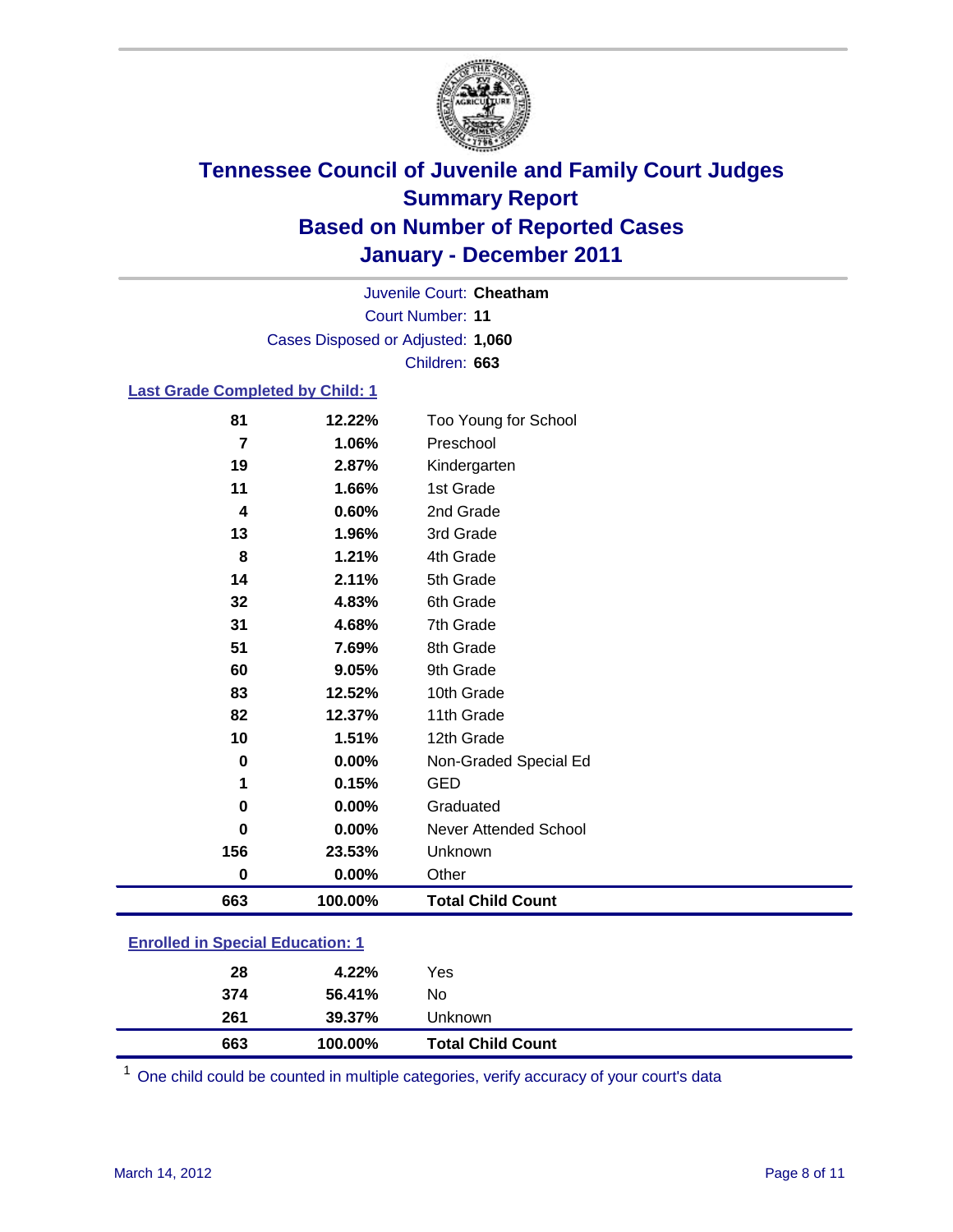

|                              | Juvenile Court: Cheatham          |                           |  |  |  |
|------------------------------|-----------------------------------|---------------------------|--|--|--|
|                              | Court Number: 11                  |                           |  |  |  |
|                              | Cases Disposed or Adjusted: 1,060 |                           |  |  |  |
|                              |                                   | Children: 663             |  |  |  |
| <b>Action Executed By: 1</b> |                                   |                           |  |  |  |
| 1,139                        | 100.00%                           | Judge                     |  |  |  |
| 0                            | $0.00\%$                          | Magistrate                |  |  |  |
| 0                            | $0.00\%$                          | <b>YSO</b>                |  |  |  |
| 0                            | $0.00\%$                          | Other                     |  |  |  |
| 0                            | 0.00%                             | Unknown                   |  |  |  |
| 1,139                        | 100.00%                           | <b>Total Action Count</b> |  |  |  |

### **Formal / Informal Actions: 1**

| 60           | 5.27%    | Dismissed                                        |
|--------------|----------|--------------------------------------------------|
| 34           | 2.99%    | Retired / Nolle Prosequi                         |
| 178          | 15.63%   | <b>Complaint Substantiated Delinquent</b>        |
| 225          | 19.75%   | <b>Complaint Substantiated Status Offender</b>   |
| 133          | 11.68%   | <b>Complaint Substantiated Dependent/Neglect</b> |
| 0            | $0.00\%$ | <b>Complaint Substantiated Abused</b>            |
| 0            | $0.00\%$ | <b>Complaint Substantiated Mentally III</b>      |
| 1            | 0.09%    | Informal Adjustment                              |
| 0            | $0.00\%$ | <b>Pretrial Diversion</b>                        |
| $\mathbf{2}$ | 0.18%    | <b>Transfer to Adult Court Hearing</b>           |
| 10           | 0.88%    | Charges Cleared by Transfer to Adult Court       |
| 93           | 8.17%    | Special Proceeding                               |
| 101          | 8.87%    | <b>Review Concluded</b>                          |
| 268          | 23.53%   | Case Held Open                                   |
| 34           | 2.99%    | Other                                            |
| 0            | $0.00\%$ | Unknown                                          |
| 1,139        | 100.00%  | Total Action Count                               |

<sup>1</sup> If different than number of Referral Reasons (1139), verify accuracy of your court's data.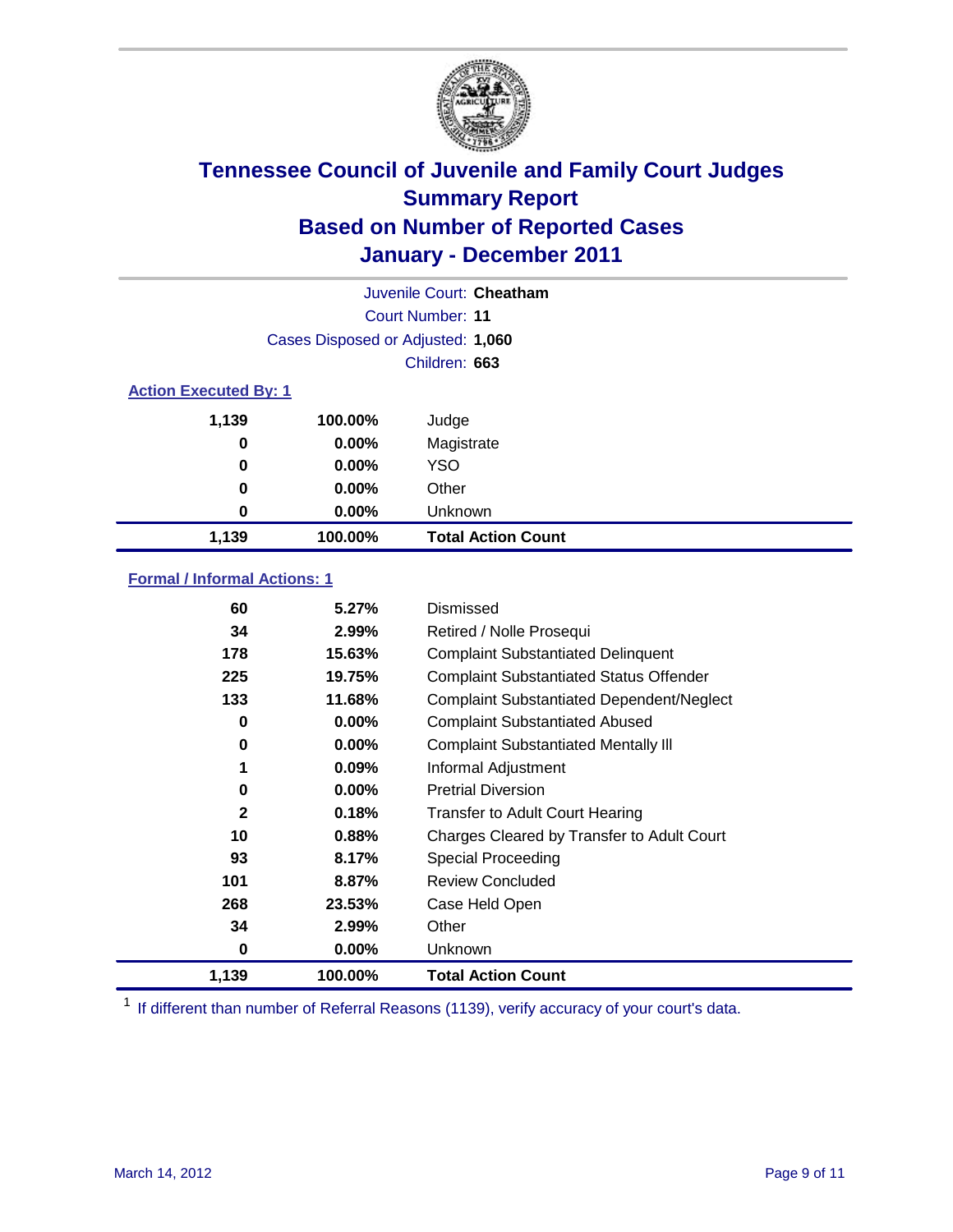

|                       |                                   | Juvenile Court: Cheatham                              |
|-----------------------|-----------------------------------|-------------------------------------------------------|
|                       |                                   | <b>Court Number: 11</b>                               |
|                       | Cases Disposed or Adjusted: 1,060 |                                                       |
|                       |                                   | Children: 663                                         |
| <b>Case Outcomes:</b> |                                   | There can be multiple outcomes for one child or case. |
| 165                   | 6.96%                             | <b>Case Dismissed</b>                                 |
| 37                    | 1.56%                             | Case Retired or Nolle Prosequi                        |
| 6                     | 0.25%                             | Warned / Counseled                                    |
| 331                   | 13.97%                            | <b>Held Open For Review</b>                           |
| 70                    | 2.95%                             | Supervision / Probation to Juvenile Court             |
| 31                    | 1.31%                             | <b>Probation to Parents</b>                           |
| 1                     | 0.04%                             | Referral to Another Entity for Supervision / Service  |
| 15                    | 0.63%                             | Referred for Mental Health Counseling                 |
| 45                    | 1.90%                             | Referred for Alcohol and Drug Counseling              |
| 0                     | 0.00%                             | <b>Referred to Alternative School</b>                 |
| 0                     | 0.00%                             | Referred to Private Child Agency                      |
| 40                    | 1.69%                             | Referred to Defensive Driving School                  |
| 1                     | 0.04%                             | Referred to Alcohol Safety School                     |
| 26                    | 1.10%                             | Referred to Juvenile Court Education-Based Program    |
| 8                     | 0.34%                             | Driver's License Held Informally                      |
| 0                     | 0.00%                             | <b>Voluntary Placement with DMHMR</b>                 |
| 0                     | 0.00%                             | <b>Private Mental Health Placement</b>                |
| 0                     | 0.00%                             | <b>Private MR Placement</b>                           |
| 0                     | 0.00%                             | Placement with City/County Agency/Facility            |
| 132                   | 5.57%                             | Placement with Relative / Other Individual            |
| 80                    | 3.38%                             | Fine                                                  |
| 163                   | 6.88%                             | <b>Public Service</b>                                 |
| 9                     | 0.38%                             | Restitution                                           |
| 0                     | 0.00%                             | <b>Runaway Returned</b>                               |
| 23                    | 0.97%                             | No Contact Order                                      |
| 2                     | 0.08%                             | Injunction Other than No Contact Order                |
| $\mathbf 2$           | 0.08%                             | <b>House Arrest</b>                                   |
| 0                     | 0.00%                             | <b>Court Defined Curfew</b>                           |
| 0                     | 0.00%                             | Dismissed from Informal Adjustment                    |
| 0                     | 0.00%                             | <b>Dismissed from Pretrial Diversion</b>              |
| 4                     | 0.17%                             | Released from Probation                               |
| 4                     | 0.17%                             | <b>Transferred to Adult Court</b>                     |
| 1                     | 0.04%                             | <b>DMHMR Involuntary Commitment</b>                   |